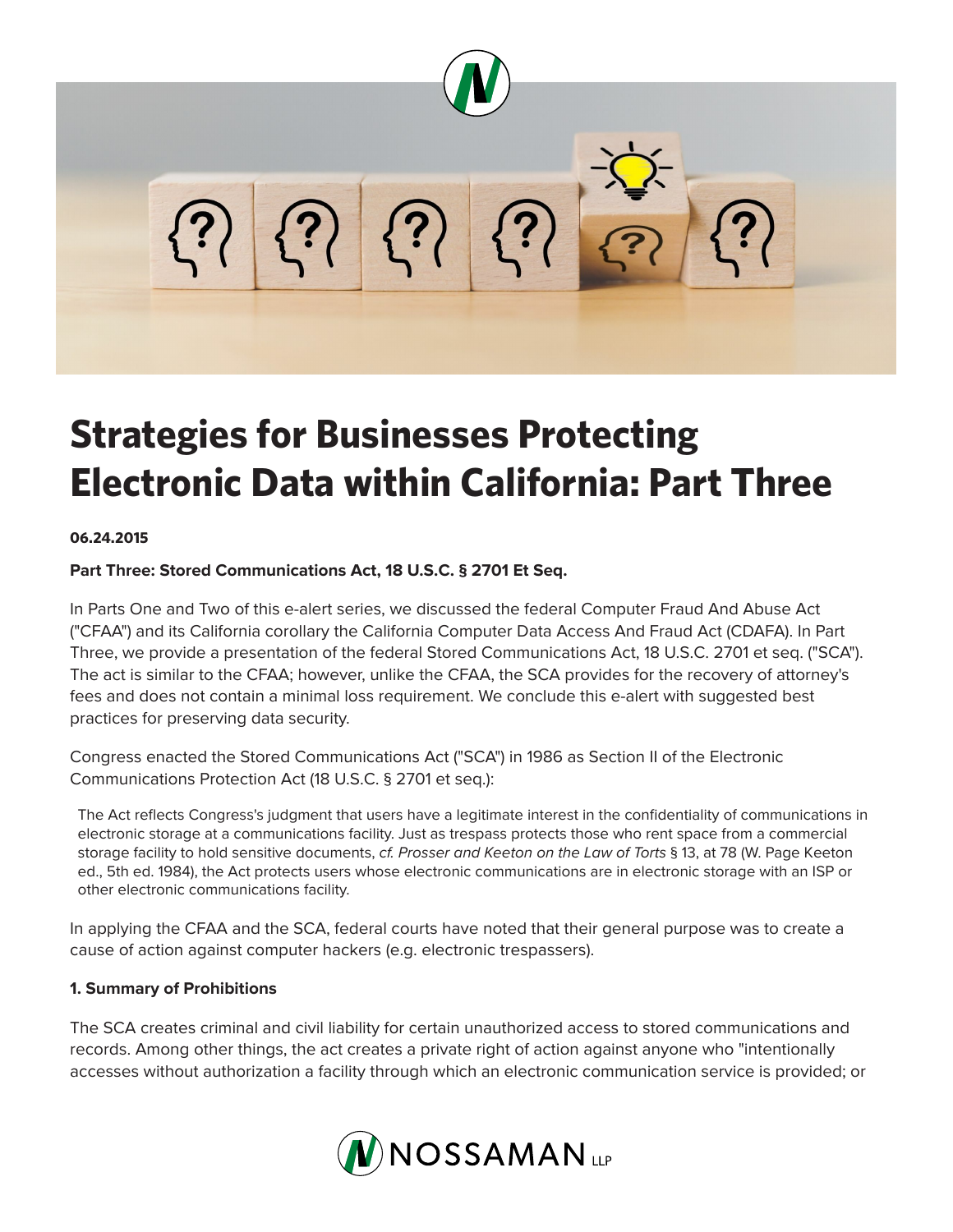intentionally exceeds an authorization to access that facility, and thereby obtains, alters, or prevents authorized access to wire or electronic communication while it is in electronic storage in such system. . . ." "Electronic storage" means either "temporary, intermediate storage incidental to electronic transmission, or storage for purposes of backup protection.

As noted above, under Section 2701(a), in order to state a claim under the SCA, a plaintiff must allege that the defendant accessed without, or in excess of, authorization a "facility through which an electronic communication services is provided." An "electronic communication service" is any service which provides to users thereof the ability to send and receive wire or electronic communications. There is a split of authority on whether an individual's computer, laptop or mobile device fits the statutory definition of a "facility through which an electronic communication service is provided."

## **2. Without, Or Exceeding, Authorization**

Federal courts have interpreted the meaning of "without authorization" and "exceeds authorized access" in the same way that they have interpreted use of those terms under the CFAA.

## **3. Damages and Other Relief**

While there are similarities between the CFAA and the SCA, there are some significance differences. There is no minimum damages requirement under the SCA. In fact, the SCA provides for a statutory damages award of at least \$1,000, presumably per violation. The SCA further empowers the court to assess punitive damages for willful or intentional violations. The SCA explicitly provides for a disgorgement of profits, while such disgorgement is only implicit in the CFAA's provision for "equitable remedies." Unlike the CFAA, the SCA provides for recovery of reasonable attorney's fees. Like the CFAA, the SCA provides for "such preliminary and other equitable or declaratory relief as may be appropriate." Also, similar to the CFAA, the limitations period under the SCA is "2 years after the date upon which the claimant first discovered or had a reasonable opportunity to discover the violation."

The CFAA, California Penal Code Section 502 and the SCA provide a helpful triumvirate for businesses seeking to remedy an unlawful data breach. The federal acts provide a basis for federal court jurisdiction which is likely to result in speedier relief. Both the California statute and the SCA provide a basis for claiming attorney's fees and the California statute allows for an award of a penalty by way of exemplary damages.

While businesses can use these statutes as tools for remedying data breaches, the best case scenario is exercising data security best practices to avoid reliance on the statute in the first place. Below is a set of best practices we recommend.

### **Best Practices: An Ounce of Prevention**

- 1. Conduct an annual security assessment using either a third party consultant or in-house expertise and establish and implement a security plan and policy.
- 2. Audit third party vendors where feasible, particularly those that provide in-house services such as filing, copying, mailing and production services.]
- 3. Periodically change employee passwords and assure that the passwords are complex.]
- 4. For remote access to computer systems, have two-factor or two-step authentication. Two-factor authentication is a process involving two subsequent but dependent stages to check the identity of someone trying to access services on your network and systems. An example is use of an ATM card (something you have) and a PIN (something you know) to access one's bank account at an automated teller machine. Another example is